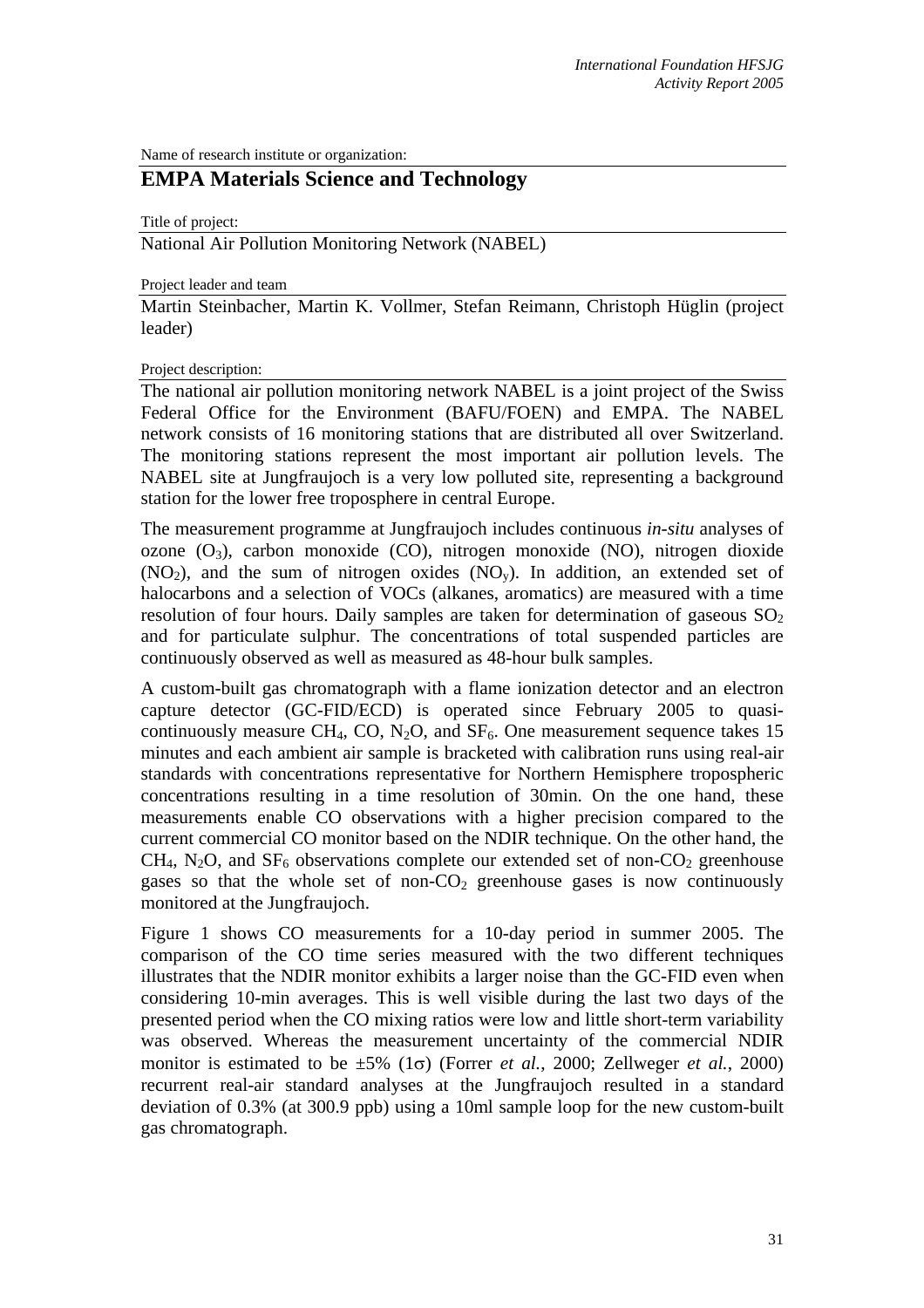

*Figure 1: Time series of in-situ measured, high time resolution (monitor 10min averages; instantaneous ambient air samples every 30 min for the GC) CO mixing ratios.* 

Furthermore, short term pollution episodes can only be seen by the GC-FID as no averaging interval is needed and instantaneous concentrations are measured. The observed spikes in the CO time series might be most likely related to the transport of polluted air masses from forest fires on the Iberian Peninsula that happened at the end of July. Since short-term pollution events can now be better detected, the new measurement technique will also improve regional source allocations for Europe. The slight offset between the two techniques might be related to the different calibration standards used since the presented data are preliminary and the final corrections are not yet made.

Figure 2 illustrates the whole available dataset for CH<sub>4</sub>, CO, N<sub>2</sub>O, and SF<sub>6</sub>. Daily averages were chosen for the sake of clarity. No distinct seasonal cycle and no positive trend were observed for CH4 in agreement with other observations that recently revealed a decline of the positive trend and a high variability from year to year. Also no significant trend was observed for CO. The seasonal variation in both OH concentrations and CO emissions resulted in a slight seasonal cycle with enhanced CO levels in winter. A small seasonal cycle and a positive trend were observed for  $N_2O$  in agreement with reported datasets due to annual variability in natural emissions and large-scale transport as well as human activities, respectively.  $SF<sub>6</sub>$  exhibits a positive trend on a low concentration level. However, it is an effective greenhouse gas, mostly due to its long lifetime and its high global warming potential. Some  $SF<sub>6</sub>$  data had to be excluded due to local contamination.

We conclude that the successful implementation of the new GC-FID/ECD system completes the extended data set of quasi-continuously measured non- $CO<sub>2</sub>$  greenhouse gases and considerably improves the quality of the ambient in-situ CO determination.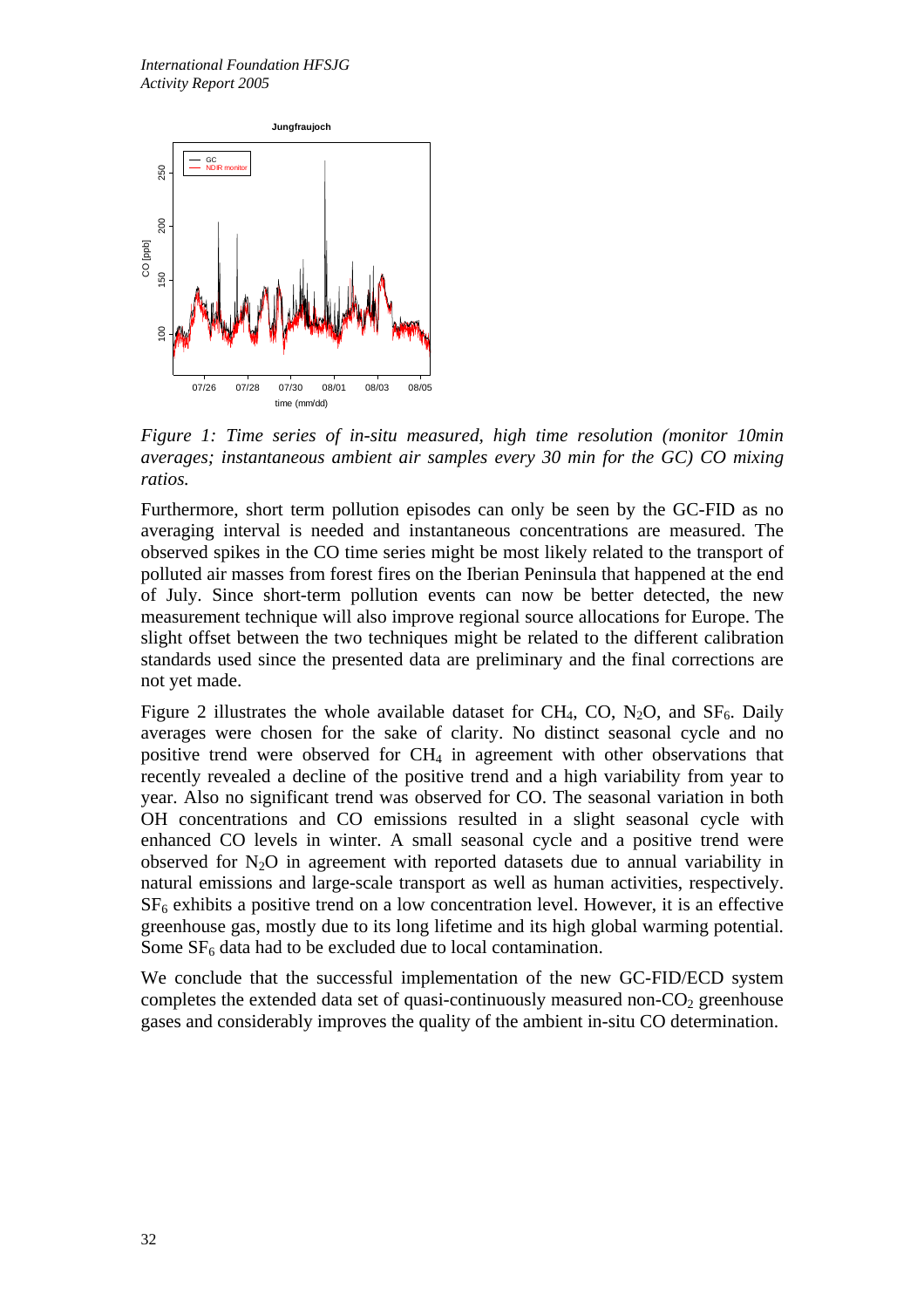

*Figure 2: Time series of daily averages from February 02 to December 31, 2005 for methane (top left), carbon monoxide (top right), nitrous oxide (bottom left), and sulphur hexafluoride (bottom right) (preliminary data).* 

References

Forrer J., Rüttimann R., Schneiter D., Fischer A., Buchmann B., Hofer P., (2000) Variability of trace gases at the high-Alpine site Jungfraujoch caused by meteorological transport processes. Journal of Geophysical Research **105** (D10), 12241-12251.

Zellweger C., Ammann M., Buchmann B., Hofer P., Lugauer M., Rüttimann R., Streit N., Weingartner E., Baltensperger U., (2000) Summertime NOy speciation at the Jungfraujoch, 3580 m above sea level, Switzerland. Journal of Geophysical Research **105** (D5), 6655-6667.

Key words:

Air pollution, long-term measurements, methane, carbon monoxide, nitrous oxide, sulfur hexafluoride